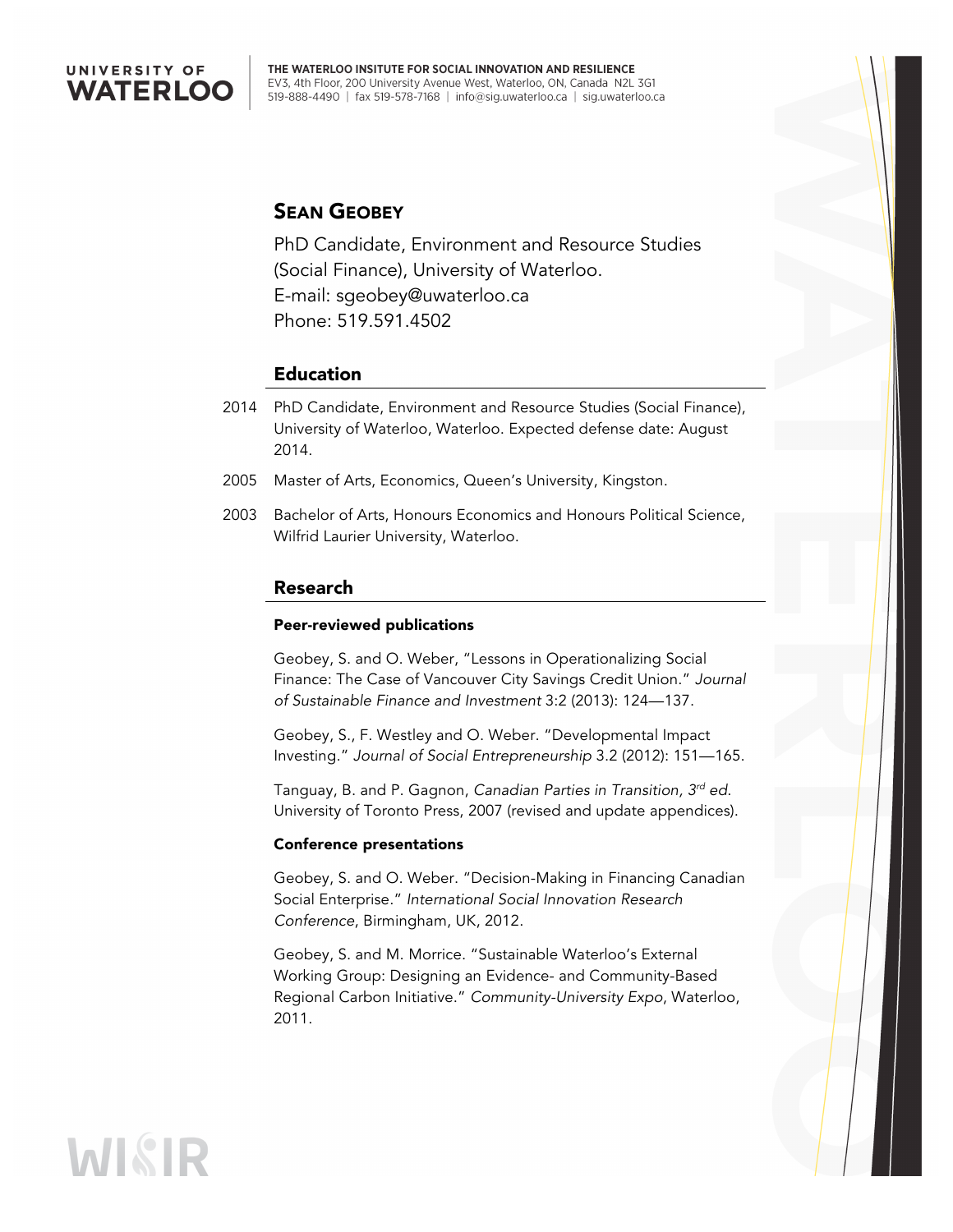

# SEAN GEOBEY

#### Publications under review

Weber, O. and S. Geobey, "Measuring the Impact of Banking Products and Services." 2013.

#### Non-peer-reviewed and other publications

Goebey, S. "The Young and the Jobless: Youth Unemployment in Ontario." *Canadian Centre for Policy Alternatives*. (2013).

Harji, K., A. Kjorvan, S. Geobey, and A. Weisz. "Redefining Returns: Social Finance Awareness and Opportunities in the Canadian Financial Sector." *Venture Deli and Purpose Capital* (commissioned by Human Resources and Skills Development Canada) (2013).

Westley, F., S. Geobey, and K. Robinson. "What is a Change Lab/Design Lab?" *Social Innovation Generation*, 2012.

Geoby, S., F. Westley and O. Weber. "Enabling Social Innovation Through Developmental Impact Investing." *Social Innovation Generation*, 2011.

Westley, F., N. Antadze, D. Riddell, K. Robinson, and S. Geobey. "Working Paper: Pathways to System Change." *Social Innovation Generation*, 2011.

Geoby, S. "It's Time all of our Votes Were Treated Equally." Editorial. *Kitchener-Waterloo Record* 16 September 2011.

Geoby, S. "Ontario's Archaic Welfare System Needs Reform." Editorial. *Kitchener-Waterloo Record* 8 August 2011.

Geoby, S. "The Limits of Metrics for Social Finance." *Socialfinance.ca*, 6 July 2011.

Geoby, S. "We Are More Than a Collection of Taxpayers." Editorial. *Kitchener-Waterloo Record* 1 April 2011.

Geoby, S. "Waterloo Must Restructure its Rental Housing By-Law." Editorial. *Kitchener-Waterloo Record* 4 February 2011.

Geoby, S. "Charitable Deductions and Direct Democracy." *Socialfinance.ca*, 28 September 2010.

Geoby, S. "Hearts in the Right Places." *Socialfinance.ca*, 15 September 2010.

# **WISIR**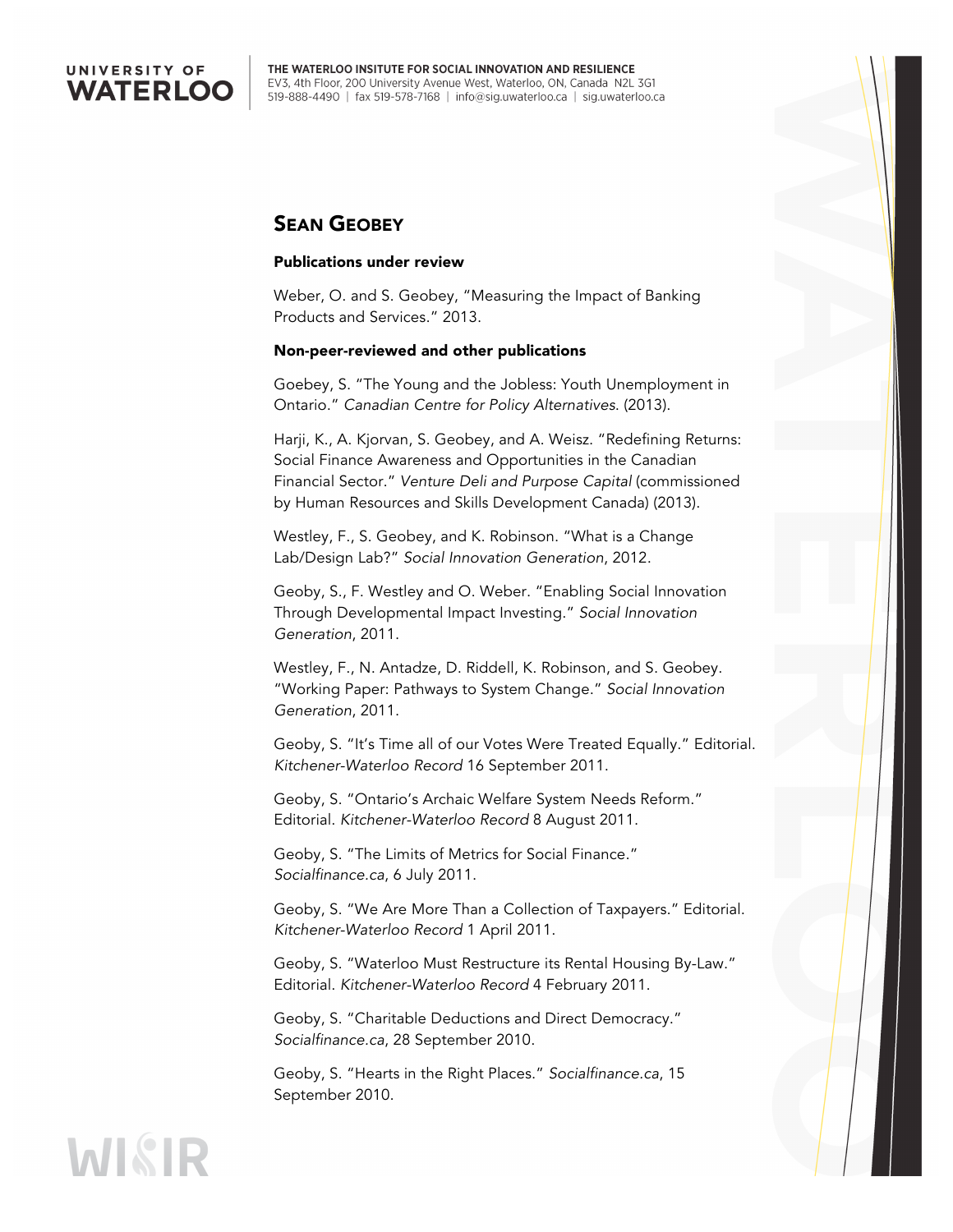

# SEAN GEOBEY

Geoby, S. "City's Poor Stranded in Suburbs." Commentary. *Toronto Star* 13 February 2008.

Geoby, S. "High Dollar Can Spark Restructuring." Commentary. *Toronto Star* 24 February 2007.

#### Invited talks and workshops

- 2014 Geoby, S. "The Young and the Jobless: Youth Unemployment in Ontario," keynote address at *Toronto Enterprise Ideas and MaRS Discovery District*, Toronto.
- 2013 Geoby, S. "The Young and the Jobless,"
	- Guest talk at *Ministry of Children and Youth Services*, Strategic Policy and Aboriginal Relations Branch.
	- Keynote address at *Youth Un(der)employment Forum*, Ontario Federation of Labour.
	- Interview on *Metro Morning*, CBC Radio, Toronto.
	- Interview on *Morning Edition*, CBC Radio, Kitchener-Waterloo.
	- Interview on *Radio-Canada*, Toronto.
	- Interview on *Ontario Today*, CBC Radio, Toronto.
	- Interview on *Power Play*, CTV, Kitchener (broadcast nationally).
	- Feature on news segment, CBC Radio, Sudbury.
- 2013 Geoby, S. "Considerations for the Use of Social Impact Bonds," *Waterloo Region Crime Prevention Council*, Waterloo.
- 2013 Geoby, S. "Strategies for Social Innovation," *Faculty of Social Work*, Wilfrid Laurier University, Waterloo.
- 2013 Geoby, S. "Social Finance," guest lecture for SK632— *Entrepreneurship for Social Workers*, Faculty of Social Work, Wilfrid Laurier University, Waterloo.
- 2013 Geoby, S. "Social Finance and Social Return on Investment," guest lecture for BET620—*Social Entrepreneurship and Corporate Social Responsibility*, Masters of Business, Entrepreneurship, and Technology program, University of Waterloo, Waterloo.
- 2013 Geoby, S. "Social Finance and Social Return on Investment," workshop for *Graduate Diploma in Social Innovation*, Waterloo Institute for Social Innovation and Resilience, University of Waterloo, Waterloo.
- 2012 Geoby, S. "Social Finance and Social Innovation in Wood Buffalo," guest lecture at Sustainable Prosperity Wood Buffalo, Fort McMurray.

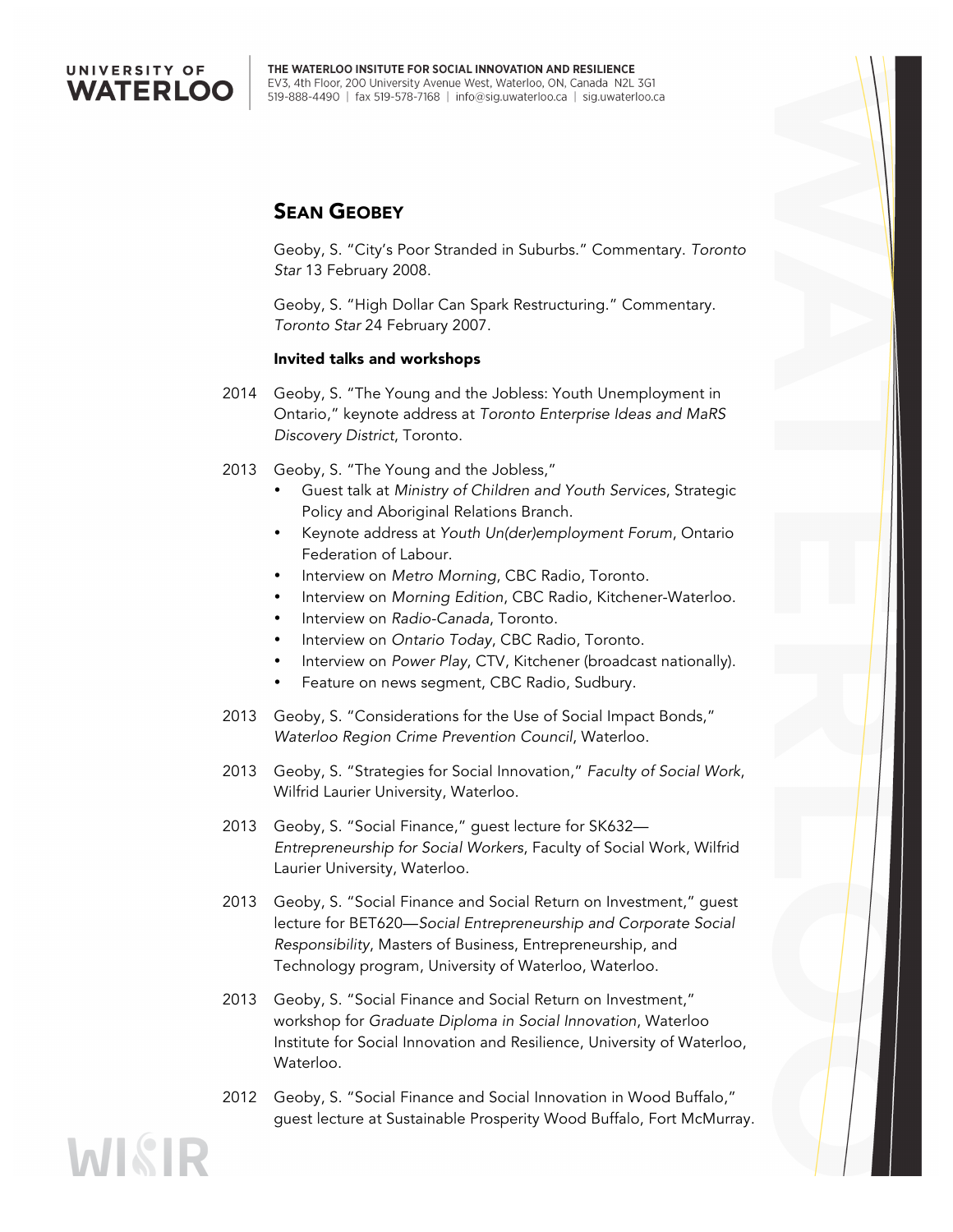

#### SEAN GEOBEY—invited talks and workshops

- 2012 Geoby, S. and O. Weber. "Financing Non-Profits and Social Enterprises: Risks and Opportunities," webinar for *Centre for Impact Investing*.
- 2011 Geoby, S. "Electoral Systems 101," workshop for *Fair Vote Canada*, Waterloo Region Chapter, Waterloo.
- 2010 Geoby, S. "Waterloo Region as a Cluster of Incubators," *Waterloo Livable Region*, Kitchener City Hall, Kitchener.

## Teaching

- Winter 2014 SI603—Social Innovation and Institutional Change, part of a module on Social Innovation and Social Media, Graduate Diploma in Social Innovation, WISIR, University of Waterloo.
	- 2008 Introductory Economics, an online adult education course for Canadian Auto Worker's Union (CAW) members, CAW and Department of Labour Studies, McMaster University.

## Research grants, scholarships, and assistantships

- 2009—current JW McConnell Fellow, Waterloo Institute for Social Innovation and Resilience, University of Waterloo.
- 2010—current Research Assistant to Dr. Olaf Weber, University of Waterloo, research into decision-making processes by social financiers.
	- 2003—2006 Research Assistant to Dr. Brian Tanguay, Wilfrid Laurier University, reviewing literature on electoral systems and public consultation processes. Research used to draft the Law Commission of Canada's report on electoral reform.

## Professional experience and consultancy

- 2012—2013 Consultant and Facilitator, Canada South Festival Network. Research, synthesizing, and verifying a five-year strategic plan.
	- 2013 Research Associate, Canadian Centre for Policy Alternatives. Progressive economic and policy analysis and research, including youth unemployment and inclusive entrepreneurship.

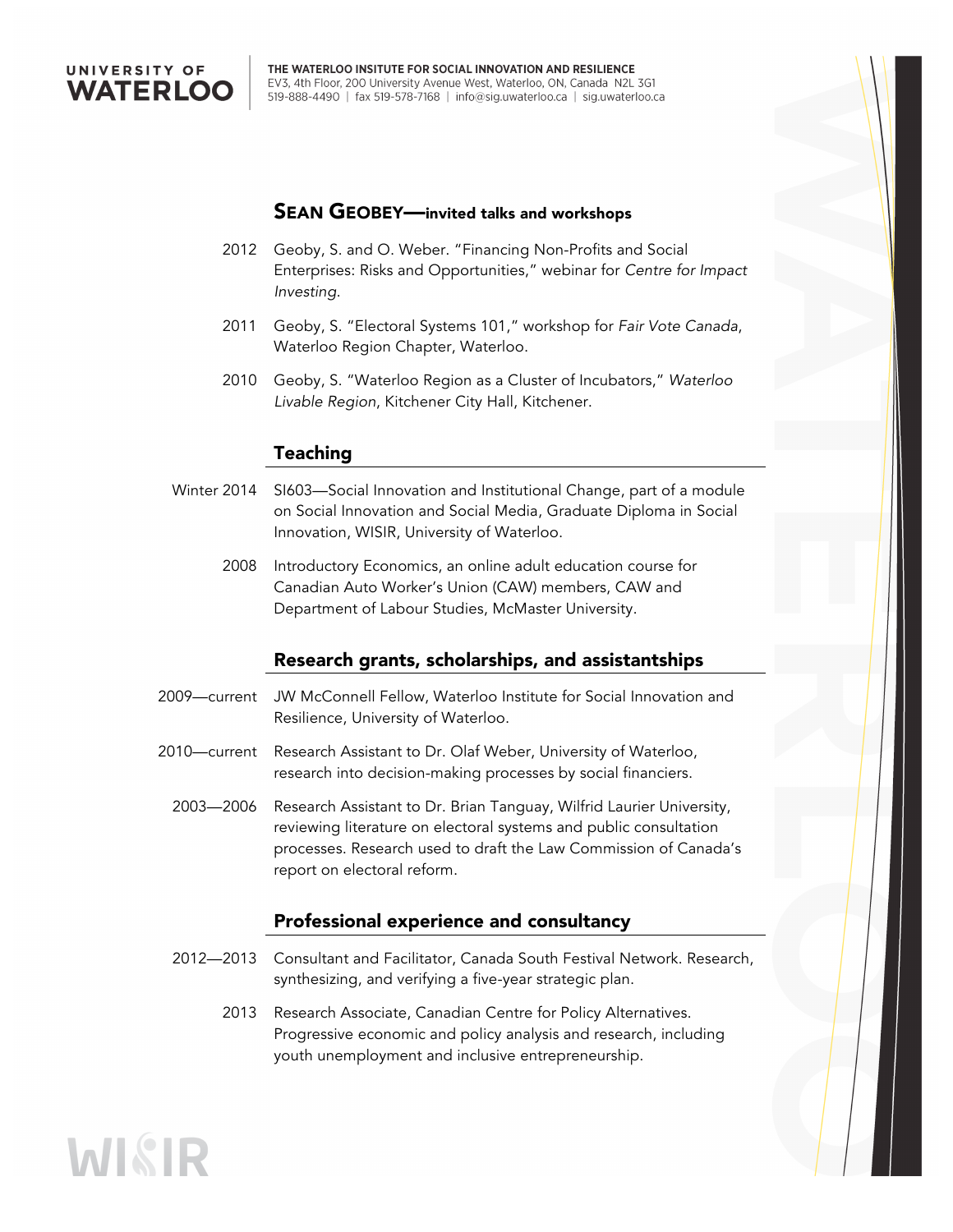

**WISIR** 

# SEAN GEOBEY

- 2011—2012 Researcher, Venture Deli and Purpose Capital. Conducting research and presenting findings to Human Resources and Skills Development Canada.
- 2009—2011 Director, Waterloo-Wellington Self-Help Alliance, providing governance and strategic direction to a consumer-survivor-led peerrun mental health initiative. Contributed to the development of a Centre for Excellence in Peer Initiatives, with a lead role in the negotiation of a key relationship with the Canadian Mental Health Association—Grand River Branch.
- 2008—2010 Community Engagement Facilitator, Sustainable Waterloo Region. Designing and leading a six-month multi-sector community engagement and design process, leading to the development of the Regional Carbon Initiative.
	- 2010 Developmental Evaluator, Community Innovations.
	- 2008 Facilitator, Waterloo Region Crime Prevention Council.
- 2007—2008 Health Economist, Health Systems Planning Division, British Columbia Ministry of Health Services, synthesizing and evaluating public policy research for decision-making.
	- 2007 Researcher, John Ralston Saul.
	- 2006 Researcher, Cornerstone Research Group.
	- 2006 Researcher, Fair Vote, Canada.
	- 2005 Researcher, Canadian Centre for Policy Alternatives.

## Service and affiliations

#### University service

- 2006—2007 Coordinator, Laurier Students' Public Interest Research Group, developing training programs for capacity-building in student research and advocacy.
- 2001—2002 Founder, Laurier Students' Public Interest Research Group.